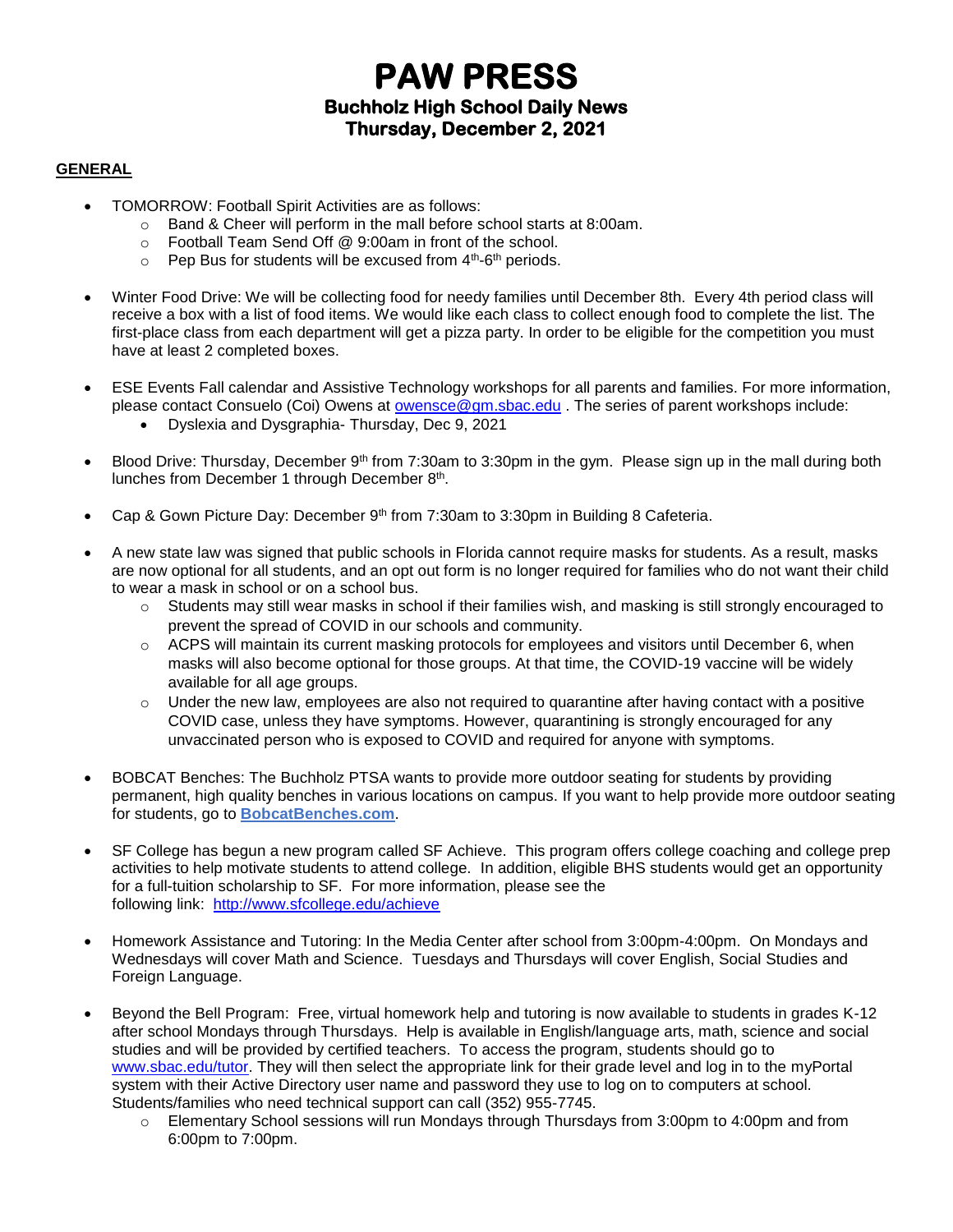# **PAW PRESS Buchholz High School Daily News Thursday, December 2, 2021**

- o Middle School sessions will run Mondays through Thursdays from 4:00pm to 5:00pm and 6:00pm to 7:00pm.
- o High School sessions will run Mondays through Thursdays from 4:00pm to 5:00pm and from 6:00pm to 7:00pm.
- Bobcat Branch bank is open. Hours are 7:50am 8:20am and both lunches.
- Follow student government on Twitter: @buchholz\_high or Instagram: buchholz.high.
- Follow Buchholz High on Twitter: @BuchholzHigh
- Support our students with the BHS PTSA. [Smile.Amazon.com](http://smile.amazon.com/)

### **CLUBS**

- The German Club's Christmas party will take place on Monday, December 6, from 2:45-4:30 in Frau Luesch's room, 04-096. We'll be having a visit from Nikolaus, eating German Christmas specialties, playing games, and singing carols. See you there!
- **[BHS Club Website Link](https://www.sbac.edu/domain/1650)**

o

### **SPORTS**

- Tickets exclusively on sale for \$10 through GoFan.co website/app for paperless tickets. Be ready to show your electronic ticket at the gate for entry.
- Coach Contact Information is located under the Sports tab on the Buchholz Home page.

#### **Buchholz High School Athletic Schedule – Week of November 28 – December 4:**

- **Monday - NO EVENTS**
- **Tuesday - Boys Basketball vs Columbia – 7:00pm Girls Basketball vs GHS– 5:30pm Boys Soccer @ Suwannee– 7:00pm**
- **Girls Soccer @ PK Yonge – 6:00pm** • **Wednesday - Boys Basketball @ Jones HS – 7:00pm**
- **Girls Basketball @ Forest – 7:00pm**
- **Wrestling @ Middleburg – 5:00pm**
- **Thursday - NO EVENTS**
- **Friday - Boys Basketball @ Santa Fe High – 7:30pm Girls Basketball vs Wildwood – 7:00pm Football @ St. Thomas State Semifinals – 7:30pm Boys Soccer @ Columbia– 7:00pm Girls Soccer @ Fleming Island – 7:30pm**
- **Saturday - Wrestling Bobcat Round Robin**

### **SCHOLARSHIPS**

• The Grand Chanter of Florida Order of the Eastern Star, Charitable Foundation, Inc. is offering a scholarship to cover tuition to an accredited college, university, community college, or vocational instruction for Florida high school seniors graduating in 2022. Applicants must write a 5-paragraph essay on the topic- "*What the Constitution of the United States means to me*". The deadline is *January 1, 2022*. Applications can be picked up in the front office.